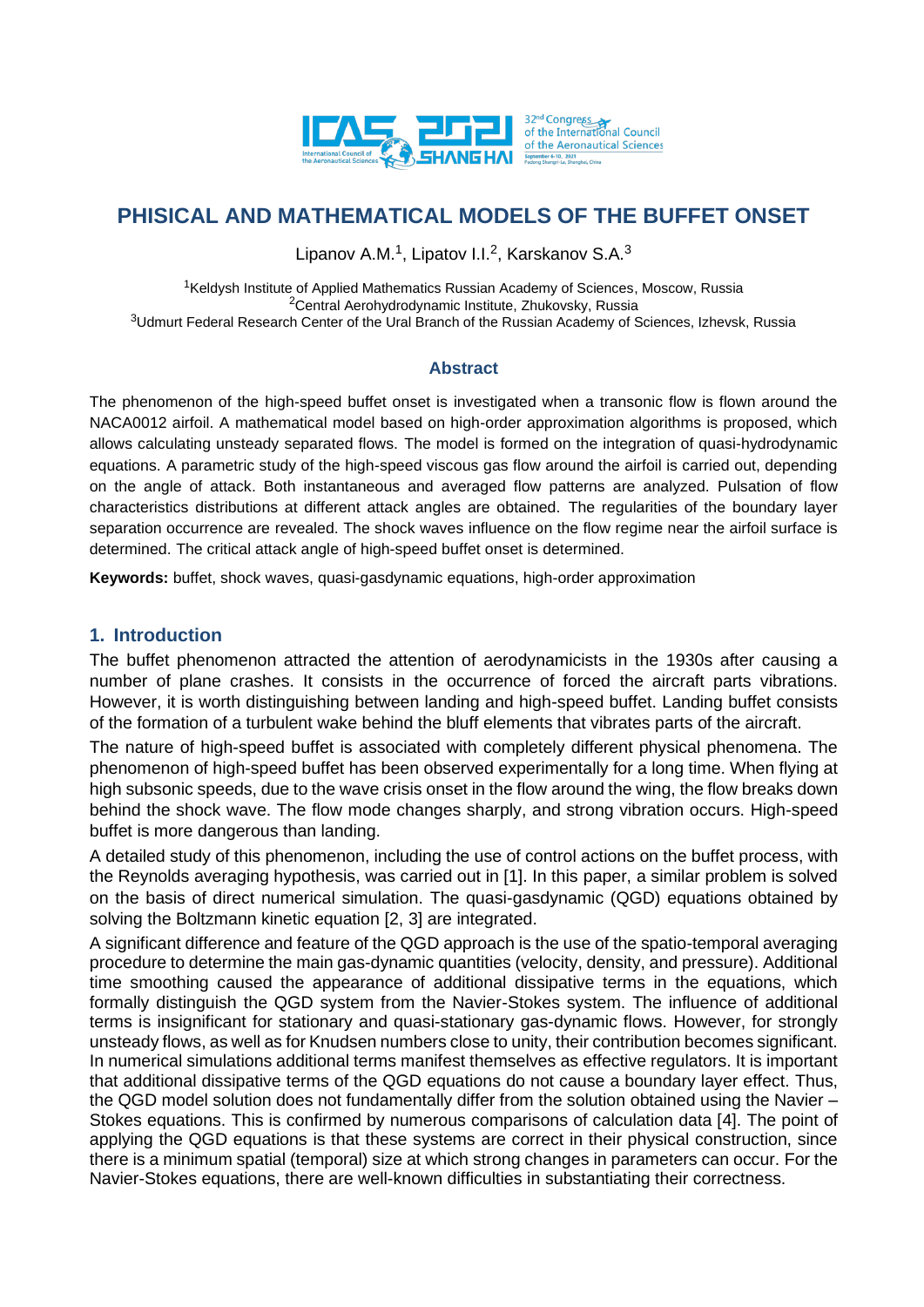The presence of internal correctness determined the application success of the QGD equations for modeling the most complex unsteady viscous gas flows, problems of aeroacoustics and aerodynamics. This is precisely the advantage of this model.

### **2. Problem Statement**

## 2.1 The Quasi-gasdynamic Equations System

A two-dimensional case was considered. The following QGD equations system was solved:

$$
\frac{\partial \rho}{\partial t} + \frac{\partial j_x}{\partial x} + \frac{\partial j_y}{\partial y} = 0, \qquad (1)
$$

$$
\frac{\partial(\rho u_x)}{\partial t} + \frac{\partial(j_x u_x)}{\partial x} + \frac{\partial(j_y u_x)}{\partial y} + \frac{\partial \rho}{\partial x} = \frac{\partial \Pi_{xx}}{\partial x} + \frac{\partial \Pi_{yx}}{\partial y},
$$
(2)

$$
\frac{\partial(\rho u_y)}{\partial t} + \frac{\partial(j_x u_y)}{\partial x} + \frac{\partial(j_y u_y)}{\partial y} + \frac{\partial \rho}{\partial y} = \frac{\partial \Pi_{xy}}{\partial x} + \frac{\partial \Pi_{yy}}{\partial y},
$$
\n(3)

$$
\frac{\partial(\rho E)}{\partial t} + \frac{\partial(j_x H)}{\partial x} + \frac{\partial(j_y H)}{\partial y} + \frac{\partial q_x}{\partial x} + \frac{\partial q_y}{\partial y} = \frac{\partial}{\partial x} \Big( \Pi_{xx} u_x + \Pi_{xy} u_y \Big) + \frac{\partial}{\partial y} \Big( \Pi_{yx} u_x + \Pi_{yy} u_y \Big) \,.
$$
 (4)

Here, ρ was the density, *p* was the pressure, *u<sup>x</sup>* and *u<sup>y</sup>* were the components of the gas velocity vector, *E* was relative energy per unit gas mass, *H* was total relative enthalpy per unit gas mass, determined by the formula

$$
H = E + p/p
$$

The components of the flow density vector were calculated as follows:

$$
j_x = \rho(u_x - w_x), \qquad j_y = \rho(u_y - w_y),
$$

where

$$
W_x = \frac{\tau}{\rho} \left( \frac{\partial (\rho u_x^2)}{\partial x} + \frac{\partial (\rho u_x u_y)}{\partial y} + \frac{\partial \rho}{\partial x} \right), \quad W_y = \frac{\tau}{\rho} \left( \frac{\partial (\rho u_x u_y)}{\partial x} + \frac{\partial (\rho u_y^2)}{\partial y} + \frac{\partial \rho}{\partial y} \right).
$$

The viscous stress tensor components were determined using the expressions:

$$
\Pi_{xx} = \Pi_{xx}^{NS} + u_x w_x^* + R^*, \qquad \Pi_{xy} = \Pi_{xy}^{NS} + u_x w_y^*,
$$
  

$$
\Pi_{yx} = \Pi_{yx}^{NS} + u_x w_x^*, \qquad \Pi_{yy} = \Pi_{yy}^{NS} + u_y w_y^* + R^*.
$$

Here,  $\Pi_{xx}^{NS},\Pi_{yy}^{NS},\Pi_{yx}^{NS}$  were the viscous stress tensor components in the classical equations of hydromechanics (Navier-Stokes). Variables  $w^*_{x}$ ,  $w^*_{y}$   $R^*$  were calculated using the formulas:

$$
w_x^* = \tau \left( \rho u_x \frac{\partial u_x}{\partial x} + \rho u_y \frac{\partial u_x}{\partial y} + \frac{\partial \rho}{\partial x} \right), \quad w_y^* = \tau \left( \rho u_x \frac{\partial u_y}{\partial x} + \rho u_y \frac{\partial u_y}{\partial y} + \frac{\partial \rho}{\partial y} \right),
$$

$$
R^* = \tau \left( u_x \frac{\partial \rho}{\partial x} + u_y \frac{\partial \rho}{\partial y} + k\rho \text{ div } \vec{u} \right).
$$

The heat flux vector components were calculated by the formulas:

$$
q_x = q_x^F - u_x R^q, \quad q_y = q_y^F - u_y R^q.
$$

Here  $q_x$  and  $q_y$  were the Fourier components, and  $R^q$  was determined by the expression:

$$
q_x = q_x - u_x R^3, \quad q_y = q_y R^3.
$$
  
Here the Fourier components, and  $R^q$  was determined by the expression:  

$$
R^q = \tau \rho \left[ \frac{u_x}{k-1} \frac{\partial}{\partial x} \left( \frac{\rho}{\rho} \right) + \frac{u_y}{k-1} \frac{\partial}{\partial y} \left( \frac{\rho}{\rho} \right) + \rho u_x \frac{\partial}{\partial x} \left( \frac{1}{\rho} \right) + \rho u_y \frac{\partial}{\partial y} \left( \frac{1}{\rho} \right) \right].
$$

The equation of ideal gas state was used to close system (1-4).

To calculate the relaxation parameter, the expression

$$
\tau = \frac{\mu}{\rho S c} \tag{5}
$$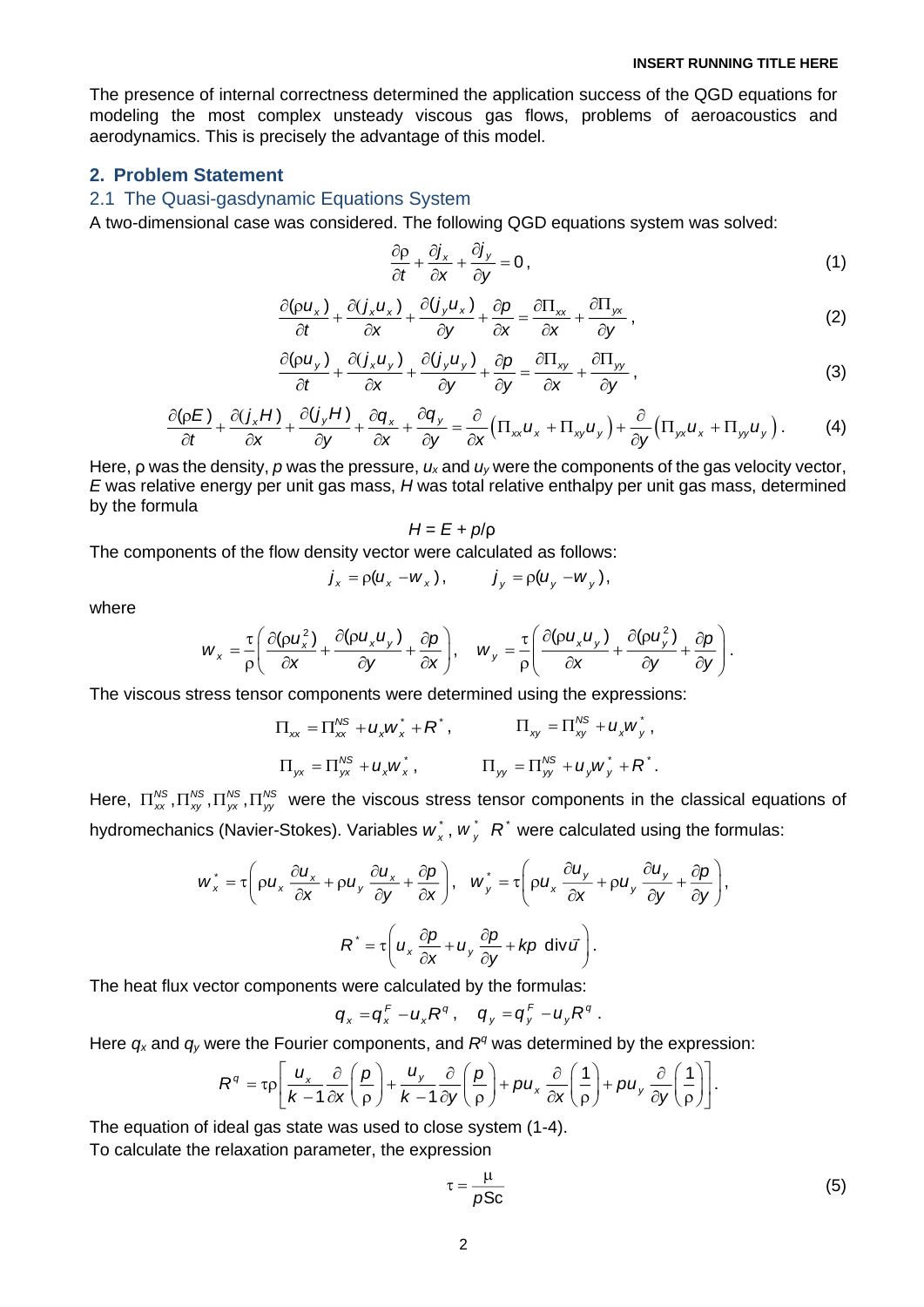was used, where μ was the gas viscosity and Sh was the dimensionless Schmidt number.

QGD equations differ from the classical phenomenological equations of hydromechanics by the presence of gradients from additional terms  $w_x$ ,  $w_y$ ,  $w_x^*$ ,  $w_y^*$ ,  $R^*$ ,  $R^q$ . As a result, these terms

represent the second spatial derivatives of the gas density, the flow velocity vector components and pressure, being dissipative. All expressions corresponding to them were proportional to the relaxation parameter. It can be seen from expression (5) that with the pressure value increase the relaxation parameter becoming infinitesimally and when τ is equal to zero the classical equations of hydromechanics are obtained.

The system of equations (1-4) was solved according to an explicit difference scheme. The total variation diminishing Runge-Kutta scheme of the second order of accuracy was used [5]. Spatial derivatives were calculated with a high-order approximation WENO schemes [6].

## 2.2 Boundary Conditions

Nonreflecting boundary conditions were used at the open boundaries of the computational domain [7]. At the computational domain inlet, the equalities were set:

$$
\frac{p}{\rho^k} = \frac{p_{\infty}}{\rho_{\infty}^k}, \quad \frac{\partial p}{\partial t} - (c - u_x) \frac{\partial p}{\partial x} = 0, \quad u_x + \frac{2c}{k-1} = u_{x\infty} + \frac{2c}{k-1}, \quad u_y = u_{y\infty},
$$

where the subscript "∞" denotes the parameters to the left of the input boundary. Here *c* was sonic speed.

At the computational domain outlet, a system of relations was used:

$$
\frac{\partial \rho}{\partial t} + u_x \frac{\partial \rho}{\partial x} + \frac{1}{c} \frac{\partial \rho}{\partial x} = 0, \quad \frac{\partial \rho}{\partial t} + (c + u_x) \frac{\partial \rho}{\partial x} = 0,
$$
  

$$
\frac{\partial u_x}{\partial t} - (c + u_x) \frac{\partial u_x}{\partial x} = \alpha_1 |u_{xx} - u_x| (u_{xx} - u_x), \quad \frac{\partial u_y}{\partial t} + u_x \frac{\partial u_y}{\partial x} = 0,
$$

where  $\alpha_1$  was the coefficient, the value of which was taken to be equal to one when performing the calculations.

On the upper bound, free stream condition was used:

$$
\frac{\partial \mathbf{W}}{\partial t} + \left(c + u_y\right) \frac{\partial \mathbf{W}}{\partial y} = 0,
$$

where **W** was an algebraic vector  $\mathbf{W} = (u_x, u_y, \rho, \rho)$ . Similarly, to the upper one, the parameters were calculated at the lower boundary of the computational domain.

The no-slip conditions and thermal insulation of the walls were used on the solid surface.

### 2.3 Computational Domain

As a streamlined body, the wing profile NACA0012 with a chord of 1 m was taken (Fig. 1). Equations (1-4) were solved in dimensionless form. The scales used were: for linear parameters, the value of the chord of the wing profile, for velocities, the value of the longitudinal velocity vector component at the left boundary, for pressure and density, the values of pressure and density corresponding to *ux∞*.



Figure 1 – Computational domain.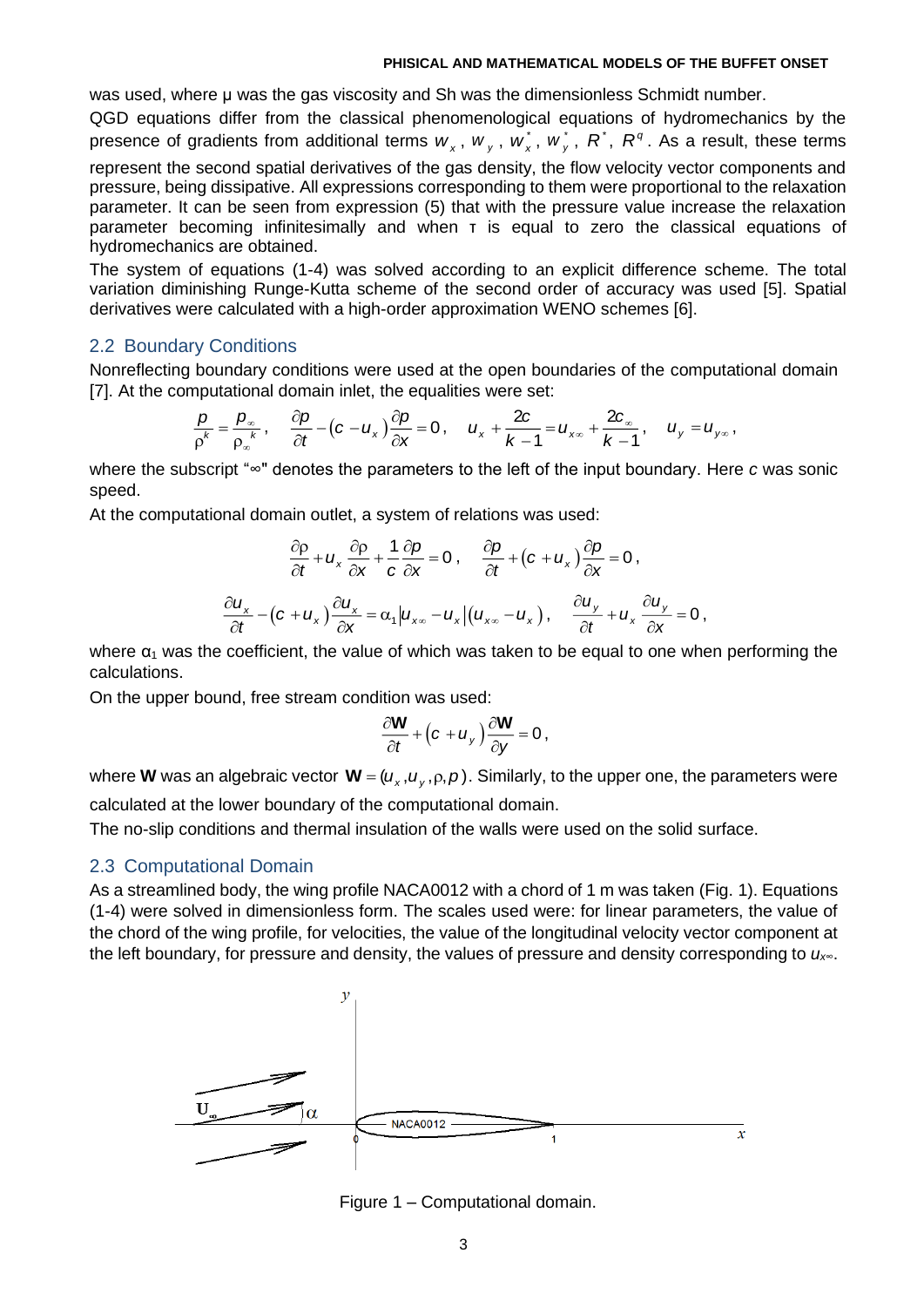The calculations of the unsteady flow around the wing profile were carried out for the computational domain with dimensions:  $x \in [-2,5]$ ,  $y \in [-1,3]$ . The computational domain was covered with a dense grid containing 16 800 000 points. In the vicinity of the streamlined body in the area *x* ∈[–0.1,1.5], *y* ∈[–0.08,1.5], the mesh was uniform. The grid step was 0.0002. With distance from the indicated area, the step increased linearly. Such a grid made it possible to calculate not only large-scale eddies, but also small structures in the near-boundary zone of a streamlined body, where dissipative terms play a significant role. The thinning of the grid near the boundary increased the numerical viscosity, which made it possible to smooth out the disturbances. At the same time, special nonreflecting boundary conditions made it possible to bring the perturbations out of the computational domain as correctly as possible. It should be noted that the applied conditions were not absolutely "absorbing", however, reflections from the boundaries did not fall into the region of the investigated body, but were carried away by the flow downstream. The dimensions of the computational region, at which reflections do not affect the solution near the streamlined airfoil, were obtained by methodological calculations. Thus, the obtained parameters on the profile were independent of the boundary reflections.

The calculations were carried out on the URAN multiprocessor computer system (IMM UB RAS) using the MPI parallelization technology.

## **3. Results and Discussion**

The numerical results for the flow around the airfoil with the parameters  $M = 0.7$ , Re = 2.63 $\cdot$ 10 $^{\circ}$  were compared with the experimental data on for the pressure coefficient given in [8] (Fig. 2).



Figure 2 – Pressure coefficient on the NACA0012 profile (on the lower and upper surfaces) at attack angles of 2, 4 and 6 degrees, experimental and numerical data.

It is seen that the agreement between calculation and experiment is satisfactory. It should be noted that two-dimensional calculations give somewhat overestimated values for the pressure coefficient. Calculations of hydromechanical parameters (HMP) for the wing profile of NACA0012 at  $M = 0.7$ ,Re = 2.63 $\cdot$ 10 $^6$  were carried out for attack angles, varying from 2 to 8 degrees. In Fig. 3 shows Schlieren image of the averaged longitudinal component velocity vector field for the attack angle  $\alpha$  = 5°. Calculations show that at  $\alpha$  = 2°, a weak shock wave is formed on the wing leeward side at  $x = 0.18$ . At the same time, a low pressure zone (Fig. 4) and high flow velocities begins to form in the forward part of the wing leeward side.

With an increase in  $\alpha$ , the pressure in the front part vicinity of the profile on its leeward side drops sharply, and then increases sharply at  $x \ge 0.4$ . In this place (the point  $x = 0.4$  vicinity),  $\lambda$ -shaped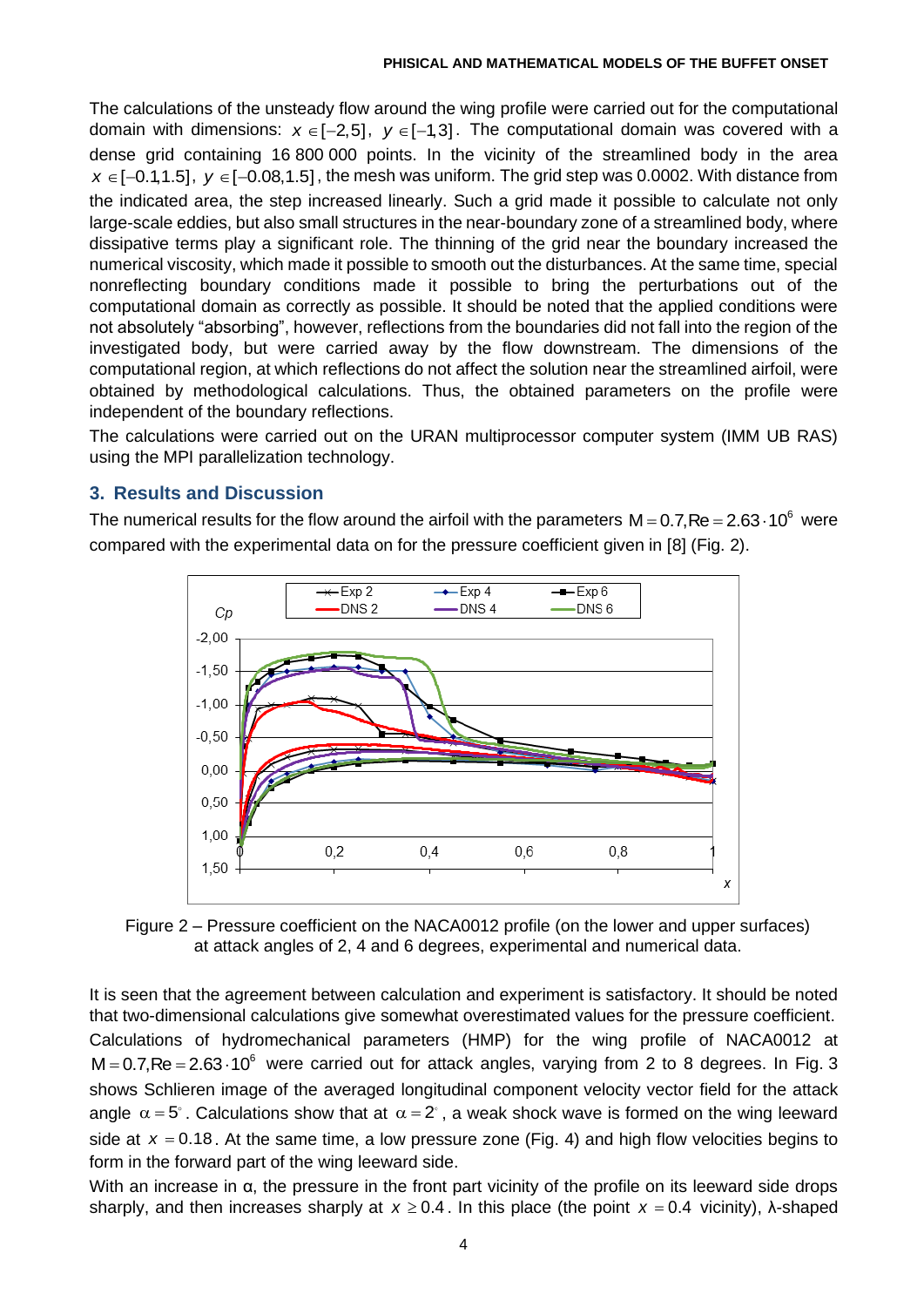shock wave is formed. When passing through this shock wave, the flow velocity decreases and the pressure increases. With increasing α, the shock wave moves downstream. When  $\alpha$  = 5 $^{\circ}$  the "leg" of the λ-shaped shock wave is strongly blurred, and when  $\alpha = 6^{\circ}$  it disappears. The location of the shock wave is stabilized at *<sup>x</sup>* <sup>=</sup> 0.4 . In this case (Fig. 4), along with an α increase, the pressure in the front part of the wing profile leeward side increases, and the flow velocity along the length of the wing leeward side is leveled, and the shock wave is smeared out.



Figure 3 – Schlieren image of the averaged longitudinal velocity component field.



Figure 4 – Average pressure distribution on the wing profile leeward side.

In Fig. 5 shows the curves of the lift coefficients values *C<sup>L</sup>* depending on time and for different attack angles. With the attack angle increase, the *C<sup>L</sup>* values experience more and more intense pulsations with a frequency of about three oscillations per unit of dimensionless time, which corresponds to a frequency of 130 *Hz*. The *C<sup>L</sup>* averaged values also begin to fluctuate, although at a significantly lower frequency. We can talk about the high-speed buffet onset at attack angles above 7 degrees, when the averaged parameters begin to fluctuate according to a law close to harmonic.

The shock wave location on the leeward side corresponds to the maximum pulsation values of HMP. This is clearly seen in the example of pressure deviations (Fig. 6) from their average values for the corresponding attack angles α shown in Fig. 4. Here (Fig. 6) shows the standard deviations σ equal to

$$
\sigma_p = \frac{\delta p}{\overline{p}} = \frac{\sqrt{\frac{1}{n-1}\sum_{i=1}^{n} (p^i - \overline{p})^2}}{\overline{p}}.
$$

It can be seen that the  $\delta p / \bar{p}$  maximum corresponds exactly to the  $x \approx 0.4$  coordinate where the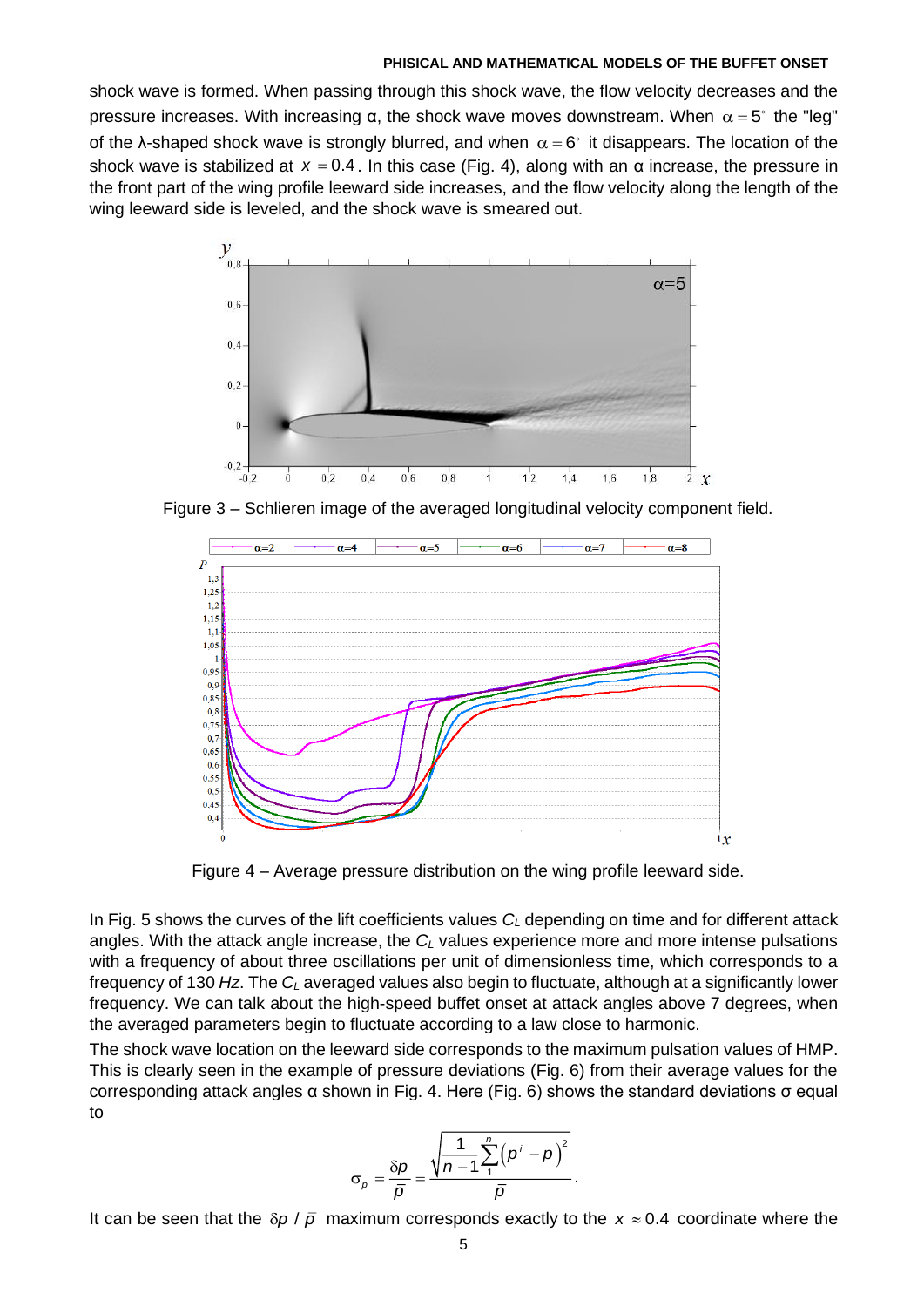shock wave is located. And at first it moves downstream with the shock wave, and then returns again to the  $x = 0.4$  coordinate with the shock wave.

With an attack angle increase, the  $\delta p$  /  $\bar{p}$  value only increases monotonically. The dependence of this value along the coordinate is more complex. Downstream, it sharply (by half) decreases and starts to grow again only at the wing profile trailing edge in the presence of the flow separation.



Figure 5 – Dependence of the lift coefficients on the dimensionless time.

It can be said that at attack angles equal to 7 and 8 degrees, oscillatory processes occur along most of the wing leeward surface, starting from *<sup>x</sup>* <sup>=</sup> 0.1. In the shock wave located area oscillatory phenomena are especially intense and dangerous for the aircraft structure. Therefore, it can be concluded that at attack angles equal to 7 and 8 degrees, high-speed buffet takes place, accompanied by intense oscillatory processes.



Figure 6 – Distribution of pressure pulsations on the wing profile leeward side.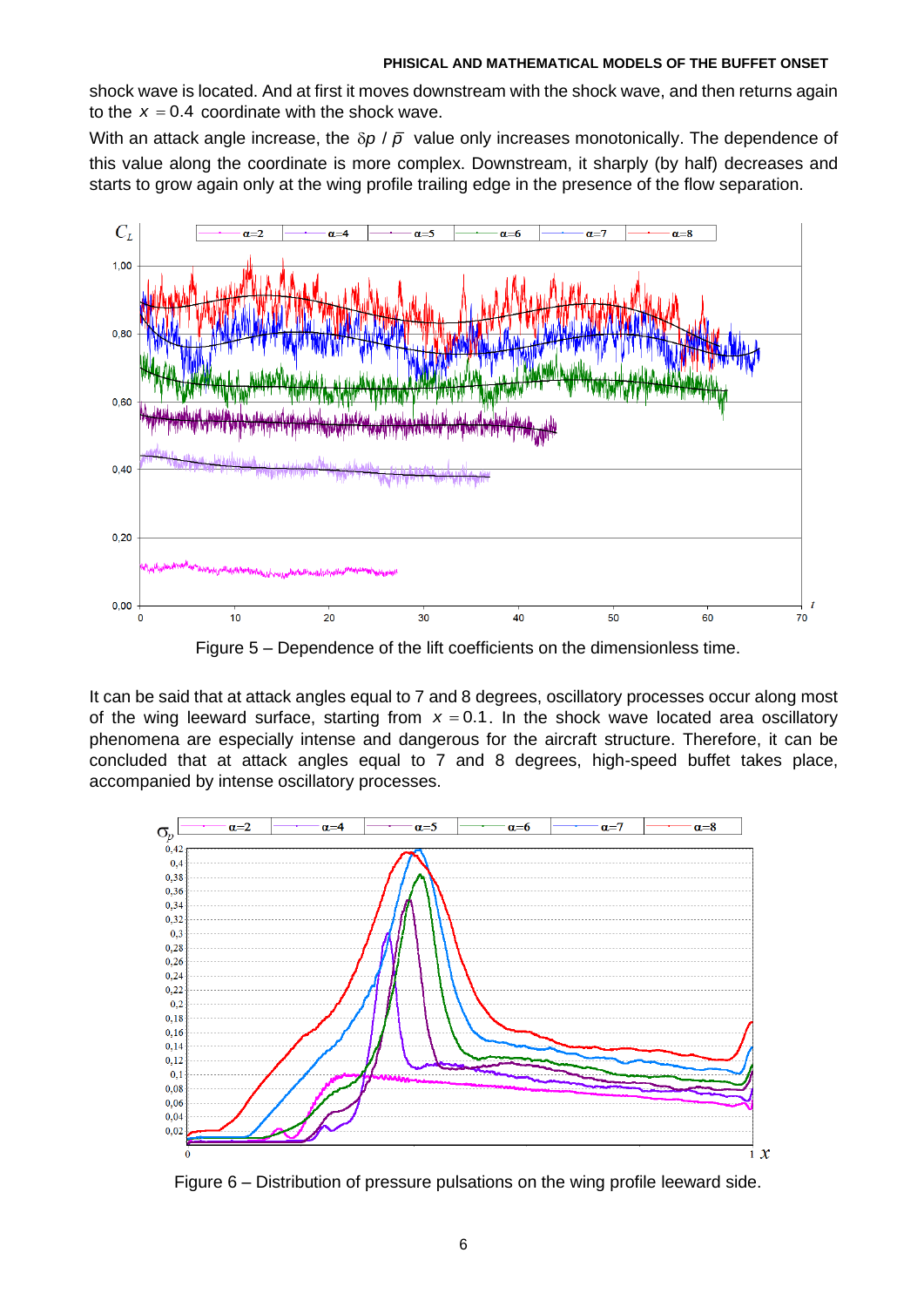Some more figures are shown for the flow velocity vector longitudinal component fields at  $\alpha$  = 2 (Fig. 7) and  $\alpha = 8^{\circ}$ , when the coefficients  $C_L$  and  $C_D$  (drag coefficient) have a local minimum and maximum (Fig. 8). When  $\alpha$  = 2 $^{\circ}$  (Fig. 7), it is seen that after  $\,$  = 0.4 the flow detaches from the wing profile surface and, in the form of separate vortices of the "Karman chain" type, leaves its trailing edge. In Fig. 7, a λ-shaped shock wave and a large number of discontinuities of the flow velocity vector longitudinal component are seen, extending upward from the wing profile.



Figure 7 – Longitudinal velocity component pattern,  $\alpha = 2^\circ$ .

At  $\alpha = 8^{\circ}$  (Fig. 8a, minimum for the coefficients  $C_L$  and  $C_D$ ), there is a significantly increased separation zone located downstream of the coordinate  $x = 0.4$ . The zone of velocity longitudinal component perturbations extends upstream approximately to the coordinate  $x = 0.2$  and ends with an oblique shock. Downstream, the vortex field occupies a fairly wide strip, and in the direction of the wing profile normal it contains many curvilinear intersecting oblique shocks. All this vortex structure flows down from the wing profile.



( $a - C_L$  and  $C_D$  minimum,  $b - C_L$  and  $C_D$  maximum).

For angles of attack corresponding to the maximum of the *C<sup>L</sup>* and *C<sup>D</sup>* coefficients (Fig. 8*b*), there is a separation zone displaced upstream to the coordinate  $x = 0.1$ , and, as in the case of minima of the coefficients, a wide vortex strip flowing downstream from the wing profile. The field of the flow velocity vector longitudinal component on the left ends with an oblique shock starting at  $x = 0.1$ , and has a complex structure containing a system of branching and intersecting oblique shocks. Since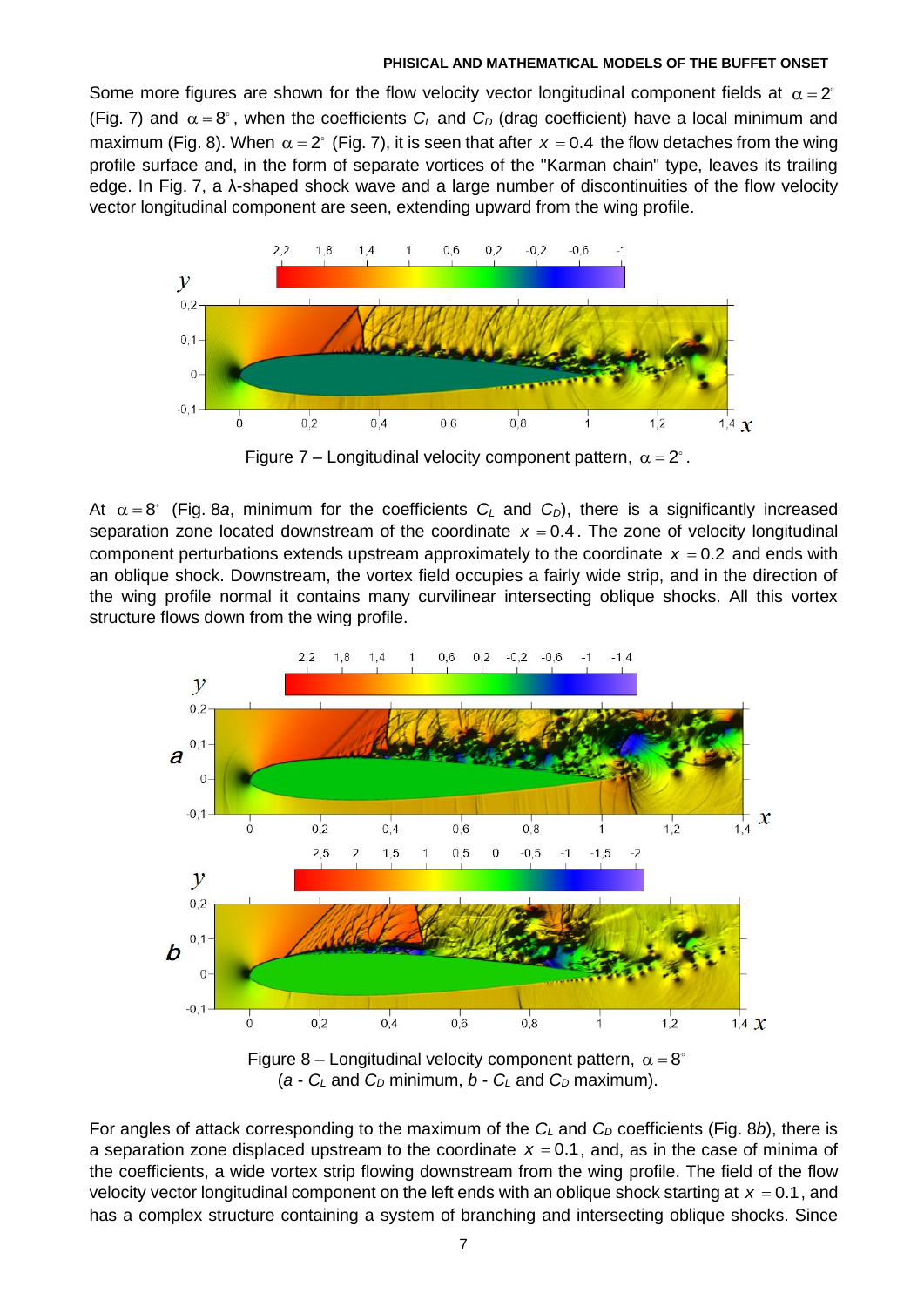the maxima and minima of the *C<sup>L</sup>* and *C<sup>D</sup>* coefficients are repeated in time with a certain frequency, the separation zone on the wing profile leeward side performs reciprocating movements. This indicates the buffet onset, (a process of intensive change in parameters with cycles repeating in time).

In fig. 9 shows the power spectral density *S* of the lift coefficient for small attack angles (two, four and five degrees). Spectral density is concentrated only at low frequencies and has a small value. In fig. 10 shows the power spectral density for large attack angles. It is seen that with increasing α, the spectral density increases. At angles above seven degrees, oscillations occur at higher frequencies. On the graph for eight degrees, this is most clearly discernible. For attack angles above seven degrees it can be said about the presence of aerodynamic forces self-oscillations and the occurrence of the high-speed buffet onset phenomenon.



Figure 9 – Power spectral density of lift coefficient for small attack angles.